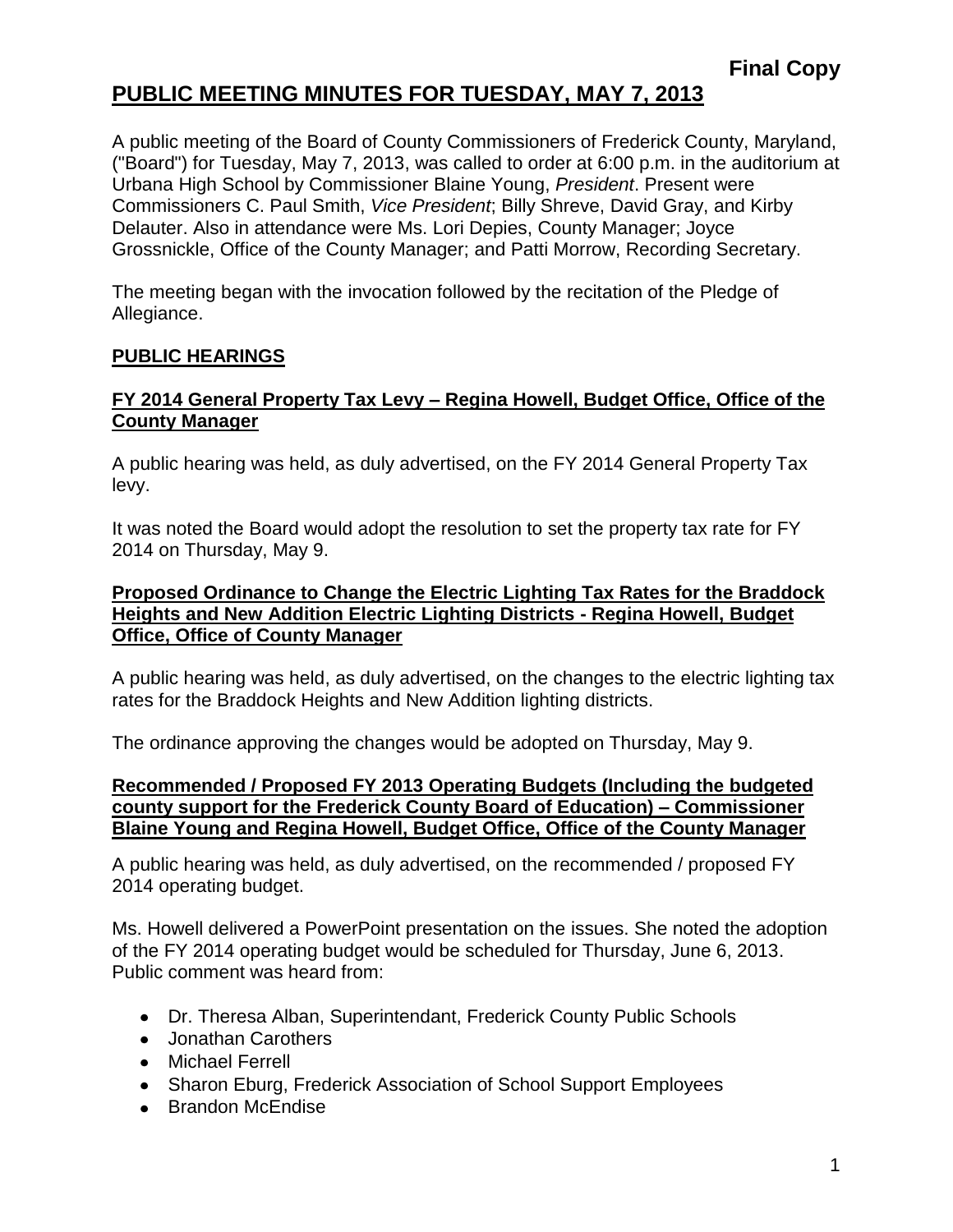# **PUBLIC MEETING MINUTES FOR TUESDAY, MAY 7, 2013**

- Adam Umak
- Karyn White
- Andrew White
- Michael Joy
- Jessica Fitzwater
- Gary Brennan, Frederick County Teachers Association
- Dario Cavazos
- Steve Brako
- Reverend Brian Scott, Executive Director, Religious Coalition for Emergency Human Needs
- Steve Bruus
- Suzanne Blabaum
- Tom Lynch, Esquire, Chairman, Frederick County Chamber of Commerce
- Janice Spiegel
- Mark Jafari
- Jake Snow
- Darren Hornbeck
- Jeanette Bartell
- Amy Reyes
- Kevin Mintz
- **•** Brian Gaudet
- Karen A. Yoho
- Annette Breiling
- Laura Sczerzenic
- Cindy Burnsteel
- Jennifer Sunday
- Jason Herman
- Robert Condon
- Julie Marker, President, Frederick County PTA Council
- Melissa Dirks
- Jim Hartley
- Joyce Rensberger
- Kyle Bostian
- Kevin Hagan
- Kathy Makers
- Matthew Seubert
- Earl Robbins
- Pam McKay
- M.C. Keegin-Ayre
- John Neery, President, IAF Local 3666, Career Firefighter Association of Frederick County
- Millicent Hall
- Steve McKay